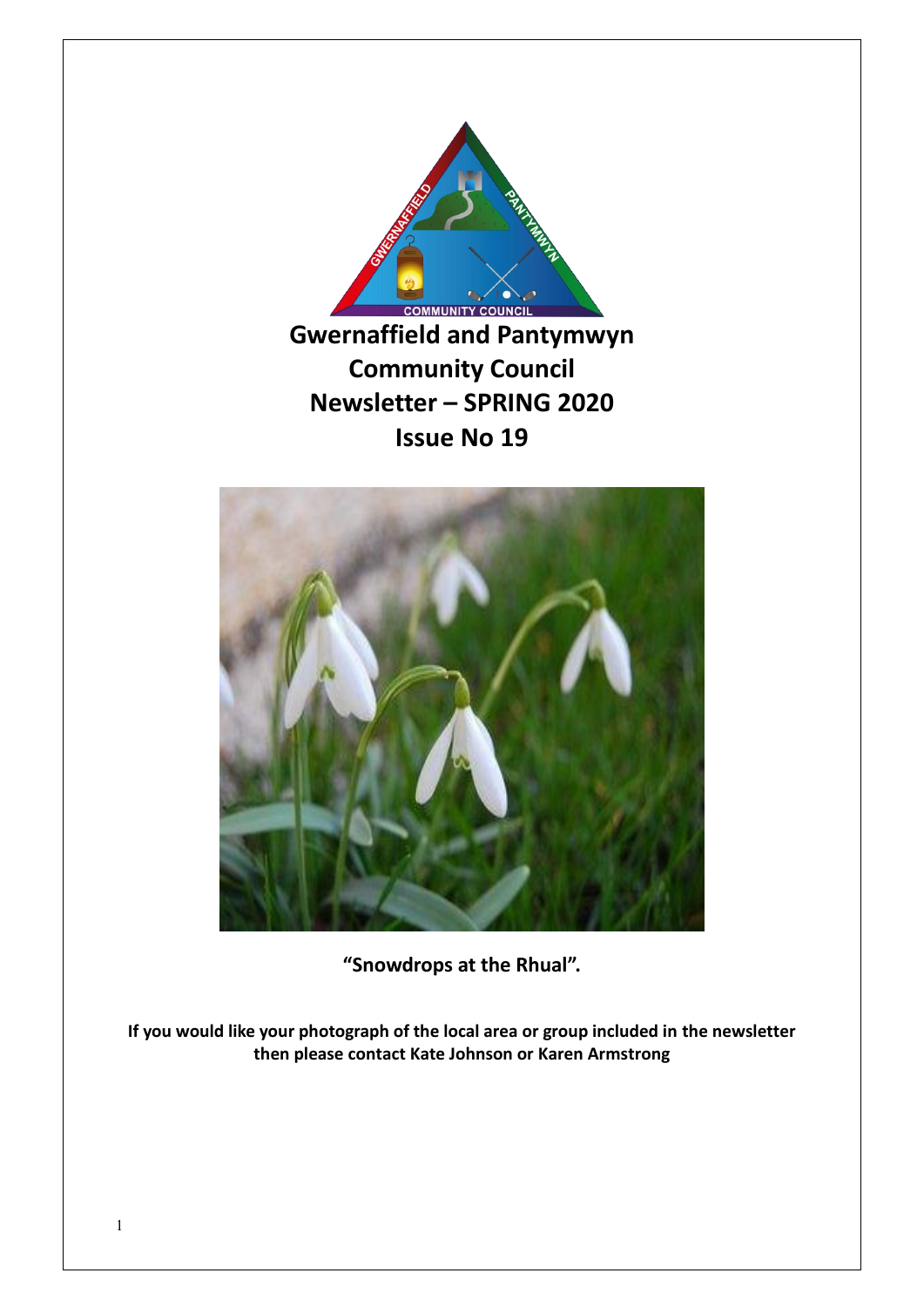# **COMMUNITY COUNCIL NEWS**

### **Summary of the Community Council minutes - October 2019 - January 2020**

### **Farewell to a long serving Councillor**

The Community Council presented Cllr. Lynne Pritchard with a leaving gift after over 30 years of voluntary service to the community council at the Senior Citizens Christmas Lunch, it was received with thanks. All residents enjoyed the Christmas Lunch and thanked the community council and Mold Golf Club for a wonderful event once again.

### **Gwernaffield Playing Field**

The Community Council considered the next stage of investment to Gwernaffield Playing Fields and three new pieces of play equipment were agreed in partnership with Friends of Gwernaffield Playing Fields. Work to provide these should start in the Spring together with smartening up the seating benches. Unfortunately, due to the short annual lease arrangement with Flintshire County Council for Pantymwyn Play Area, this does not attract any match funding from Aura for play equipment at this stage.



1

#### **Summer Playscheme**

The Summer Playscheme 2019 was reviewed following receipt of a statistical report by the County and overall the scheme was well received and well attended primarily by younger children aged 5 - 9 years of age. With kind permission of the Scouts group It was held for the first time on the field adjacent to the Church Hall and benefited from the use of the toilet facilities which had been missing previously.

#### **Parking issues at Y Waun**

Concerns raised by a resident about inconsiderate parking in Y Waen during school drop off and pick up. The Community Council wrote to Flintshire Road Safety Department about this matter and raised it with Ysgol Y Waun. Despite several reminders this continues to be a problem and everyone driving and parking in the vicinity of the school is again asked to be considerate to local residents.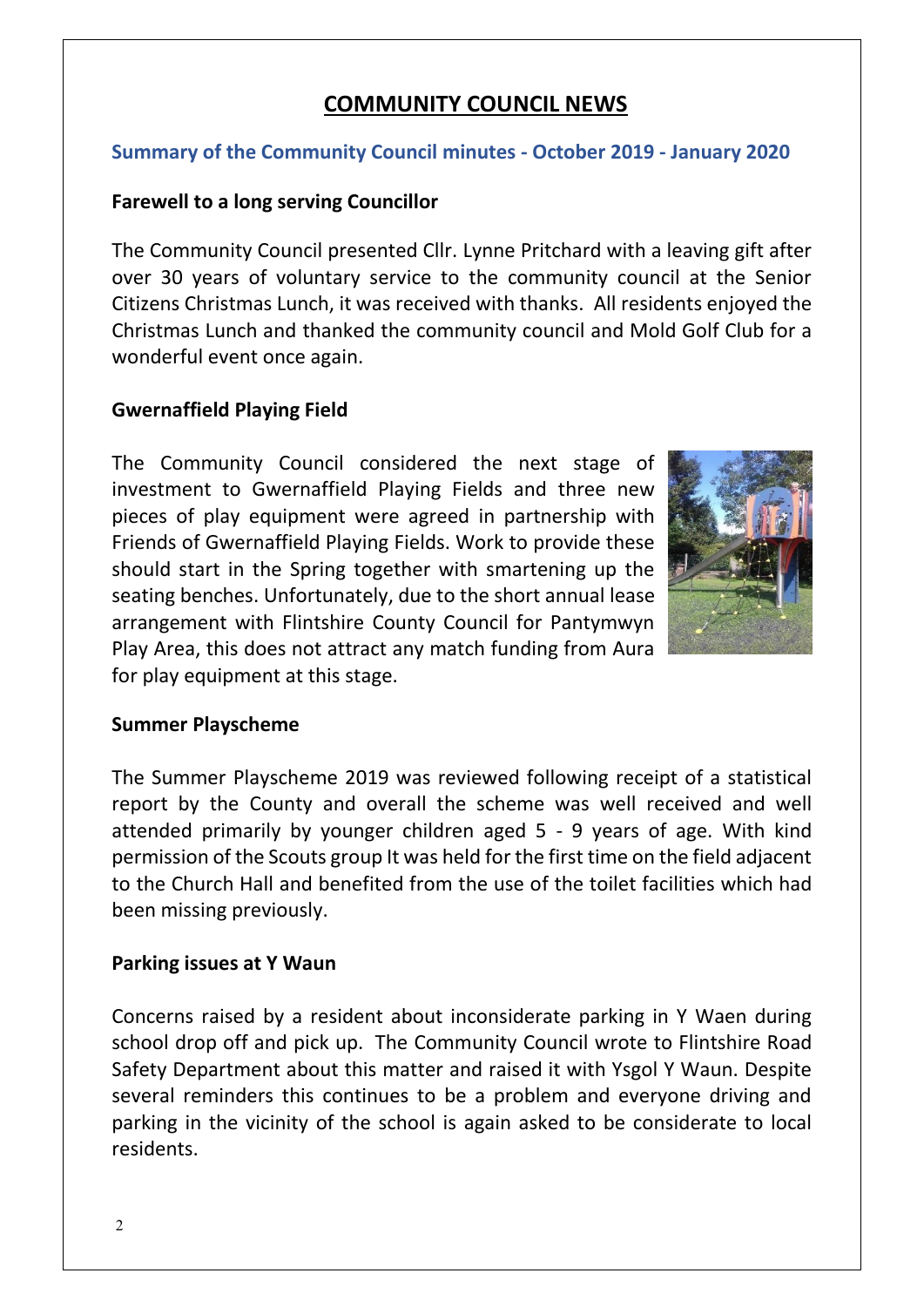### **Cemetery grounds maintenance**

Councillors agreed to provide annual financial assistance toward the Holy Trinity Church for ground maintenance as requested. However due to the increase in burials which was exceptionally high this year this was not required for 2019/2020.



### **Maintenance of Street Lighting**

The Community Council have started to review the street lighting maintenance contract being responsible for 100 street lights in Gwernaffield and Pantymwyn. Other street lights are County Council owned. The cost of so doing should be significantly cheaper with these new lights now installed.

### **New Christmas tree for Pantymwyn**

Cefn Mawr Quarry donated a Christmas tree to Pantymwyn Village and have now undertaken to do so on an annual basis, (Gwernaffield have had lights in their tree for some years in the conservation garden). Cllr Bolton kindly purchased some LED lights for the tree and was reimbursed accordingly. Many kind comments about how nice the tree looked were received from parents and residents who donated decorations.

### **Street Lighting Project in the villages is Complete!**

The Community Council are pleased to confirm the final phase of the LED Street Lighting Renewal Project was completed in 2019 for both villages. Thus contributing to less light pollution, lowering the carbon footprint and reducing the spend on electricity and maintainence of street lights long term.

The street lights on the main roads through the villages - Gwernaffield Road and

Cilcain Road are owned by the Community Council including some others such as street lights on Pen Y Fron Road, Cefn Bychan Road, Pantymwyn, Pantybuarth and some areas of Gwernaffield including Y Waen, Church Lane, Caer Rhug Lane and Tan Y Hafod estate. In this case faults can be reported to the clerk of the community council Mrs Kay Roberts at gwernaffieldclerk@outlook.com or 01352 741334.



1

Other street light faults to be reported to Flintshire County Council 01352 701234 Streetscene Department or email streetscene.flintshire.co.uk .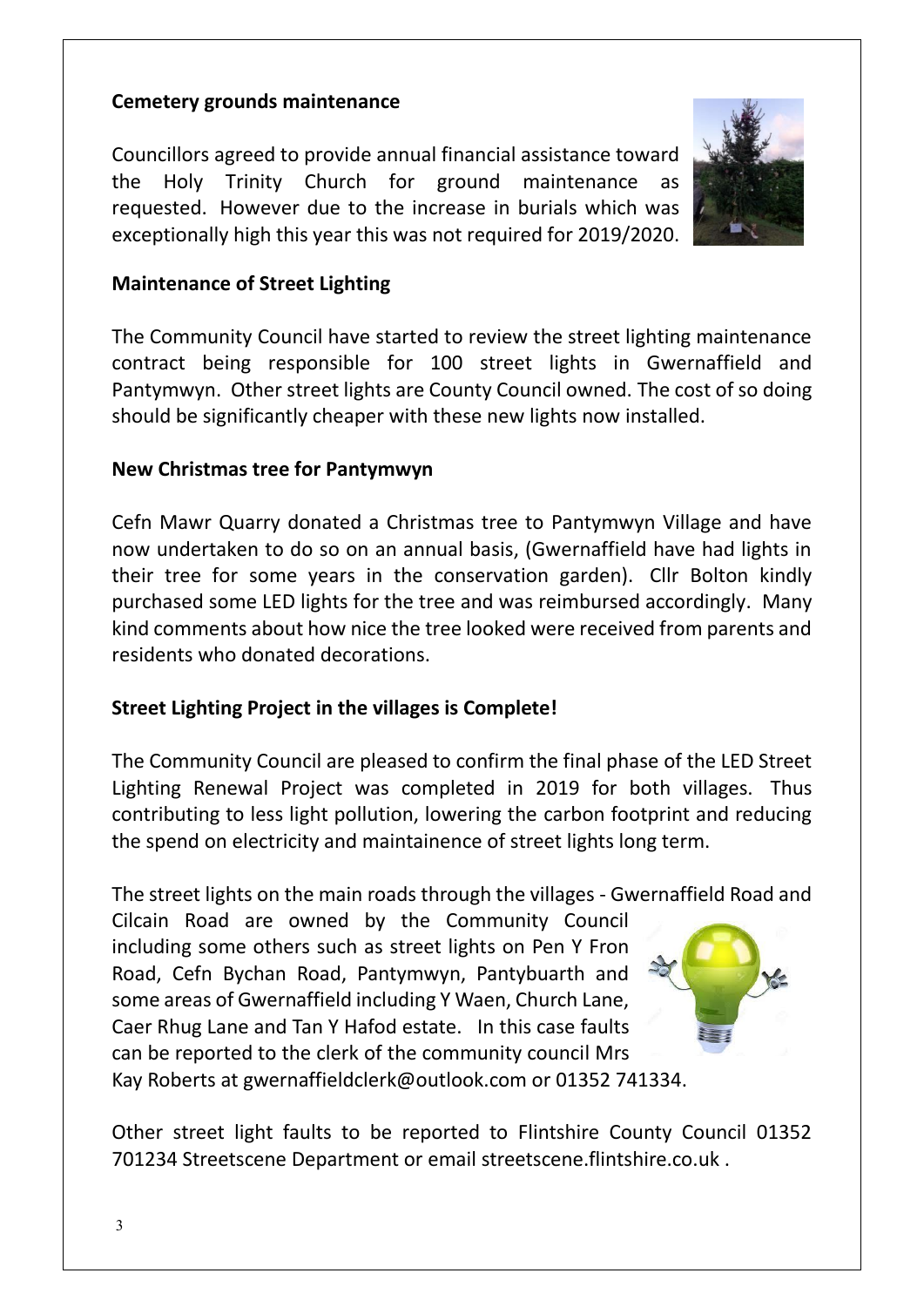### **Road Speed concerns**

Following reports of concern from residents about some vehicles driving with excessive speed through the villages the community council tried to hold a public meeting with road safety representation - however to date Claire Parry of the Road Safety Unit has been unable to commit to attend which would render the meeting less effective. The Community Council are considering other speed calming measures in 2020.

### **Maintenance of Street Lighting**

The Community Council have started to review the street lighting maintenance contract being responsible for 100 street lights in Gwernaffield and Pantymwyn. Other street lights are County Council owned. The cost of so doing should be significantly cheaper with these new lights now installed.

### **Welcome to New Councillors**

The community extends a warm welcome to our two new councillors Rob Edwards and Ruth Appleton. Rob has been a previous community councillor and welcomed back once again. Ruth has recently moved to the area last year but is familiar with the area having done a lot of walking on many occasions. She has taken great interest in maintaining a pleasant environment and some of you may have seen her carrying out litter picks. She also says she wants to become more involved in the Events Team of the Council.

We currently have a vacancy for a councillor for the Community Council – See the ad on the back page.

### **GWERNAFFIELD CHURCH HALL NEWS**

The church hall continues to be used every week by long standing groups like Scouts, Cubs, Beavers, The Band, U3A Table Tennis, Bowls, Thursday Group, WI etc but there is still space available for new activities all day Monday, Tuesday morning and afternoon, Thursday and Friday morning and Sunday afternoon. Also available on Saturday as an ideal venue for parties and community events. Please contact Gwyneth Goodwin on 01352 740488.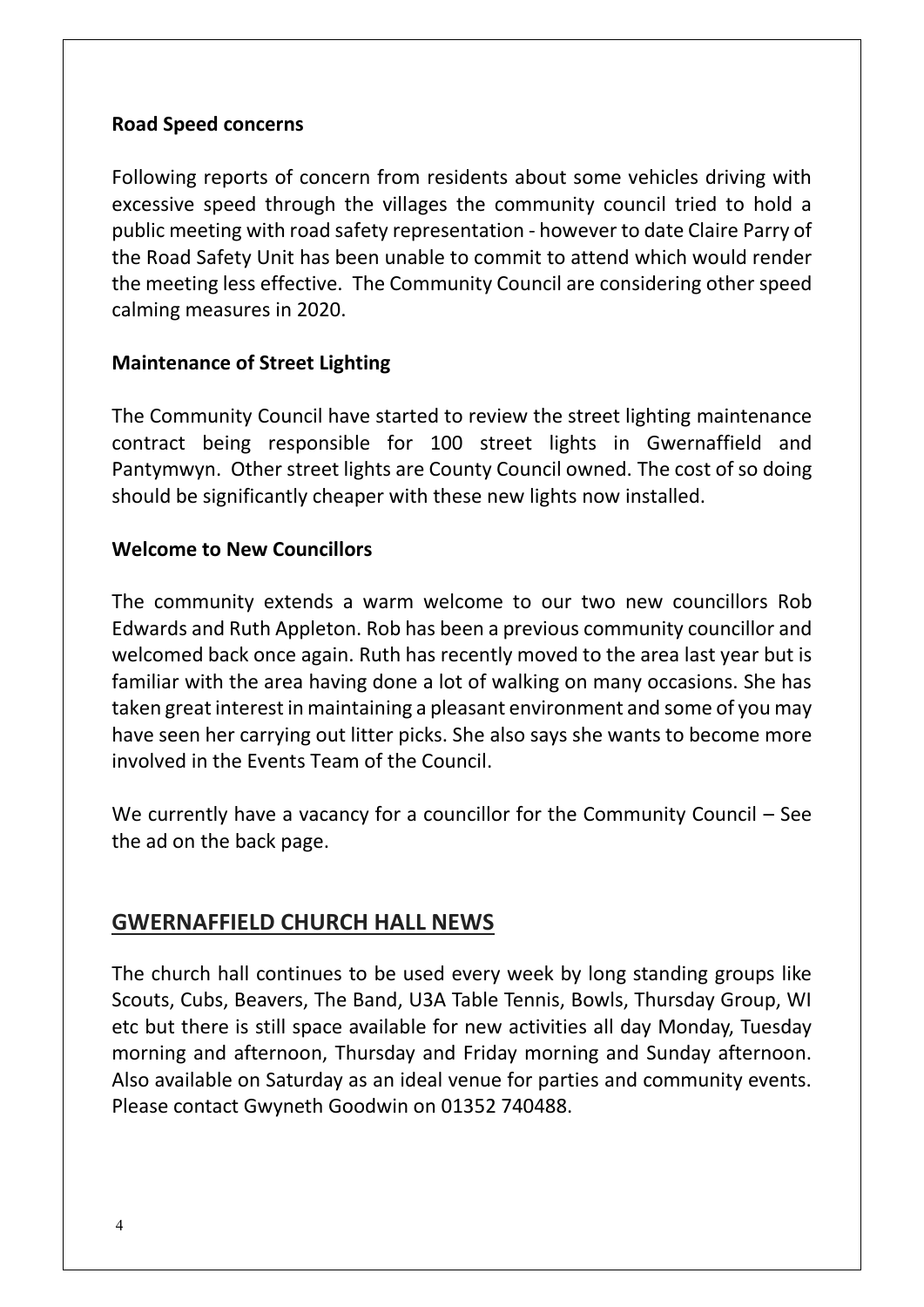We are also looking for volunteers to join the Church Hall Association without which the hall could not be managed. Please contact the Secretary John Edge on 01352 740330.



**REMEMBER THAT THE DEFIBILLATOR IS POSITIONED BY THE ENTRANCE TO THE CHURCH HALL AND IS AVAILABLE FOR ANYONE TO USE IN AN EMERGENCY.**

## **GWERNAFFIELD CHURCH EVENTS FOR 2020**

Saturday 7.00pm 14<sup>th</sup> March - A Concert in the church with 'Cor Dewi Sant' Tickets £7.00. This is a community choir based at Eryrys and Llanarmon yn Lal and are very much in demand.

Saturday 4th April – Easter Afternoon Tea with Hot Cross Buns, the popular Easter Egg Hunt and Easter Bonnet Parade. Commences at 1.00pm from the Church Hall – entrance for Adults £3 and Children £1.50.

Saturday 16th May at 2.00pm – Tea Dance with live music for Ballroom, Latin and Sequence Dancing £7.50

Saturday  $6<sup>th</sup>$  June at 7.00pm – A Summer Musical Evening – Tickets £8.00 including a glass of wine.

Saturday 4th July from 2.00pm – Afternoon Strawberry Tea with a variety of stalls  $-$  £3.00.

Saturday  $3^{rd}$  October at &.00pm – Harvest Hotpot Supper Tickets £8.00. Entertainment included.

Further information on any of these from Carole Bowen on 01352 740550.

Following the extremely successful Robin Hood etc it has just been announced that next year they will hold Cinderella.

# **VILLAGE SPRING CLEAN UP/LITTER PICK**

The village spring clean-up will take place on Saturday 25<sup>th</sup> April. Look out for notices on Social media and posters around the village. As many volunteers as possible please on the day to help keep your villages tidy. Thank you.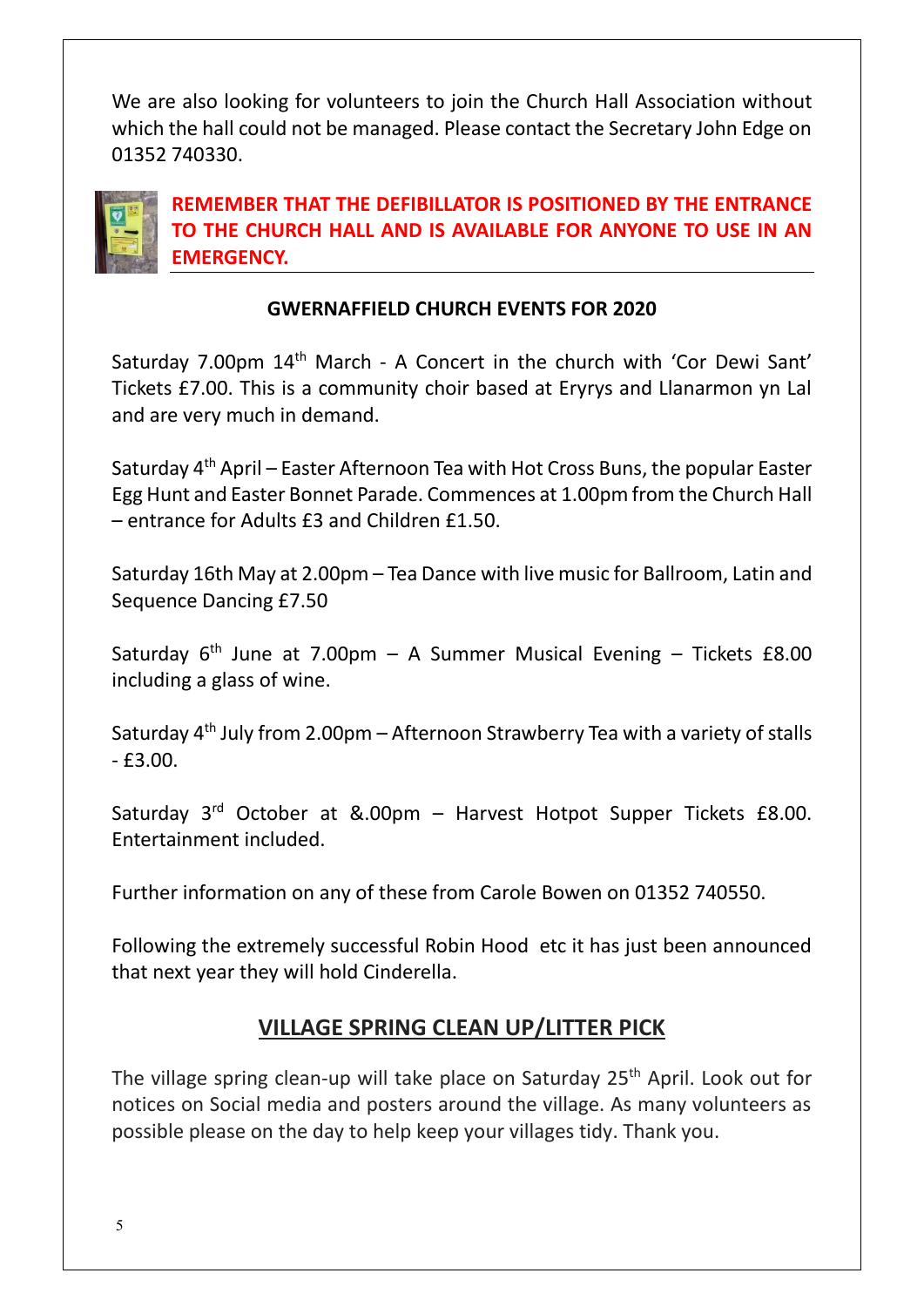# **REINSTATEMENT OF PUBLIC FOOTHPATHS AFTER TREE FELLING**

Since the tree felling took place in the woodlands in Pantymwyn the reinstatement of the footpaths hasn't yet been undertaken by the contractors. Mary Low of Pantymwyn has kindly been in touch with the contractors directly seeking an update. The latest is that there is an onsite meeting planned with the contractor was planned before the end of January to discuss the way to reestablish the public footpaths. Thank you Mary for taking the initiative to seek a resolution to this issue.

# **NEWSLETTER UPDATE**

Following on from the last newsletter announcement that the Cefn Mawr quarry have offered to pay for the production of this newsletter, this has now come into effect and we wish to thank them for their ongoing contribution. From 2020 it has been decided to change the newsletter frequency to 3 times a year and to include a leaflet from the quarry. Ie February/June/October.

Every newsletter is delivered to you by a team of volunteers and I'm sure you will all join us in saying a big thank you for giving up your time to make sure we all receive the newsletter.

# **2019 MOLD SANTA RUN**



Well done Ethan Lloyd of Gwernaffied who took part in the Mold annual Santa run. Ethan is just 9 years old and was the first under 12 to the finish and came fifth out of over 200 participants.

# **WOMENS INSITUTE**

Both Pantymwyn and Gwernaffield have active WI meetings held monthly at the Pantymwyn Village Hall and Gwernaffield Church Hall repectively and both are taking on new members for 2020. Please come along to a meeting for more information.

# **BINGO**

The Sunbeams playgroup are holding a fundraising bingo evening on **Saturday 28 March at 7pm in the church hall**. Come along and support the local playgroup whilst having fun and winning prizes.

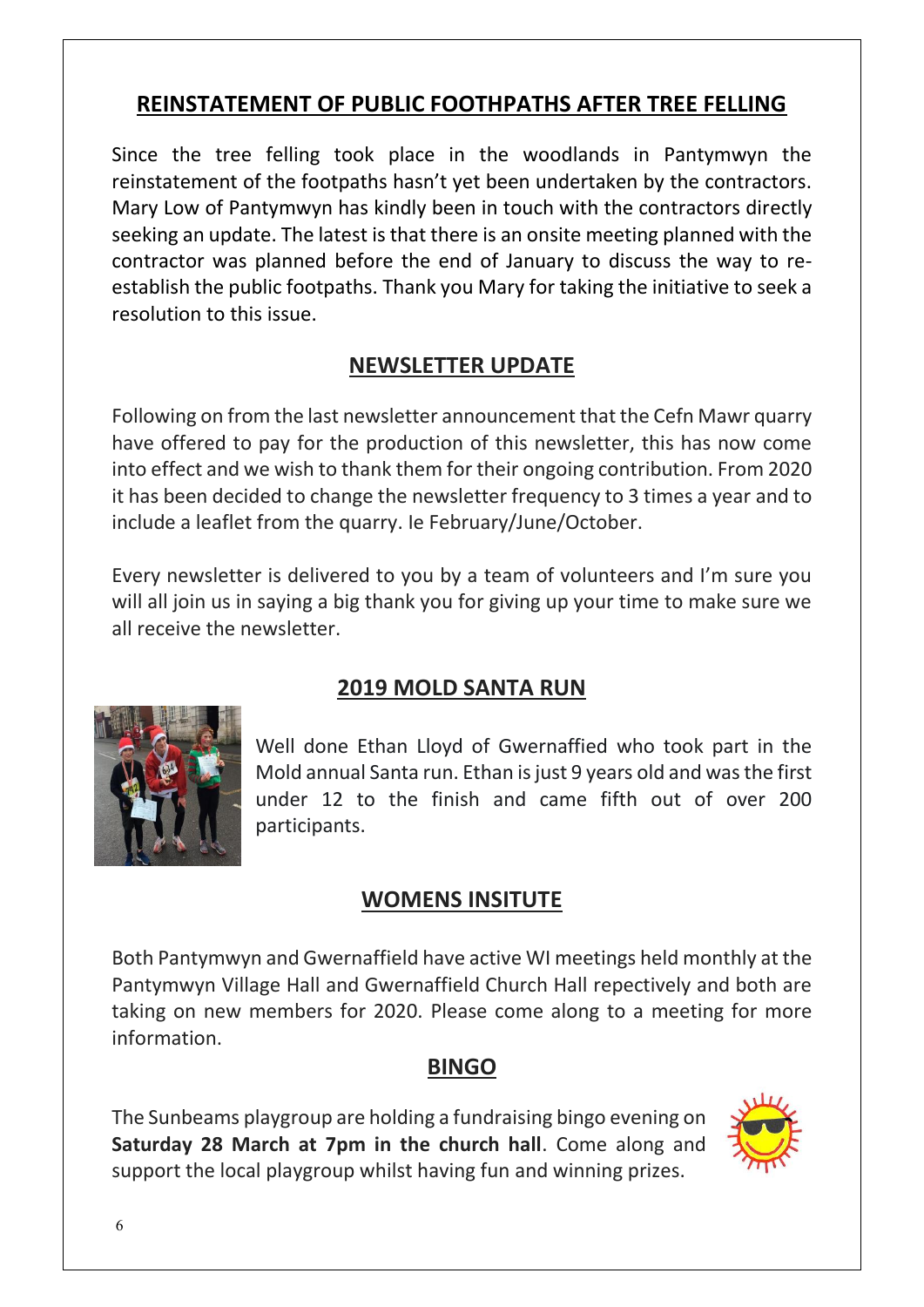# **PANTYMWYN VILLAGE HALL**

Pantymwyn Village Hall have a varied and exciting itinerary of ongoing events with details of the events being displayed on the Village Hall noticeboard. All new members are welcome to go along and see what the groups are about. These include:

Monday afternoon 2pm-4pm Boccia (soft bowls) Tuesday 9.30am-11.30am Art Tuesday 2pm -3pm Tai Chi (every 2<sup>nd</sup>, 3<sup>rd</sup> & 4<sup>th</sup>) Tuesday 7pm Yoga Tuesday 1.50pm WI ( $1<sup>st</sup>$  Tuesday only) Wednesday 11am Modern Line Dancing Thursday 9.30pm-11.30 Table Tennis Thursday 7.30pm-9.30pm Morris Dancing (every  $2^{nd}$  &  $4^{th}$ ) Friday 10am-12am Indoor Bowls

The Tuesday morning art group will be holding an exhibition, showcasing and selling their work at the hall on Saturday 21 March between 2pm and 4pm. Refreshments will be available.

This year's Spring Fair will be held on Saturday 2nd May 2pm-4pm at the village hall. Keep an eye on the village notice board for more information.

Another very enjoyable social evening was held in January where the Helsby mountain String Band entertained a packed Village Hall.

If you are interested in joining the village hall committee feel free to contact Pauline Kershaw on 740140.

# **THURSDAY CLUB OUTINGS**

The Thursday Club meet in the Church Hall every Thursday afternoon and have arranged the following day trips

| 21st April:                | Parkgate and New Brighton   |
|----------------------------|-----------------------------|
| $23^{\text{rd}}$ June:     | Port Sunlight and Liverpool |
| 24 <sup>th</sup> November: | Llandudno                   |

Any enquiries and to book a seat please call Sheila Smith on 01352 740027.